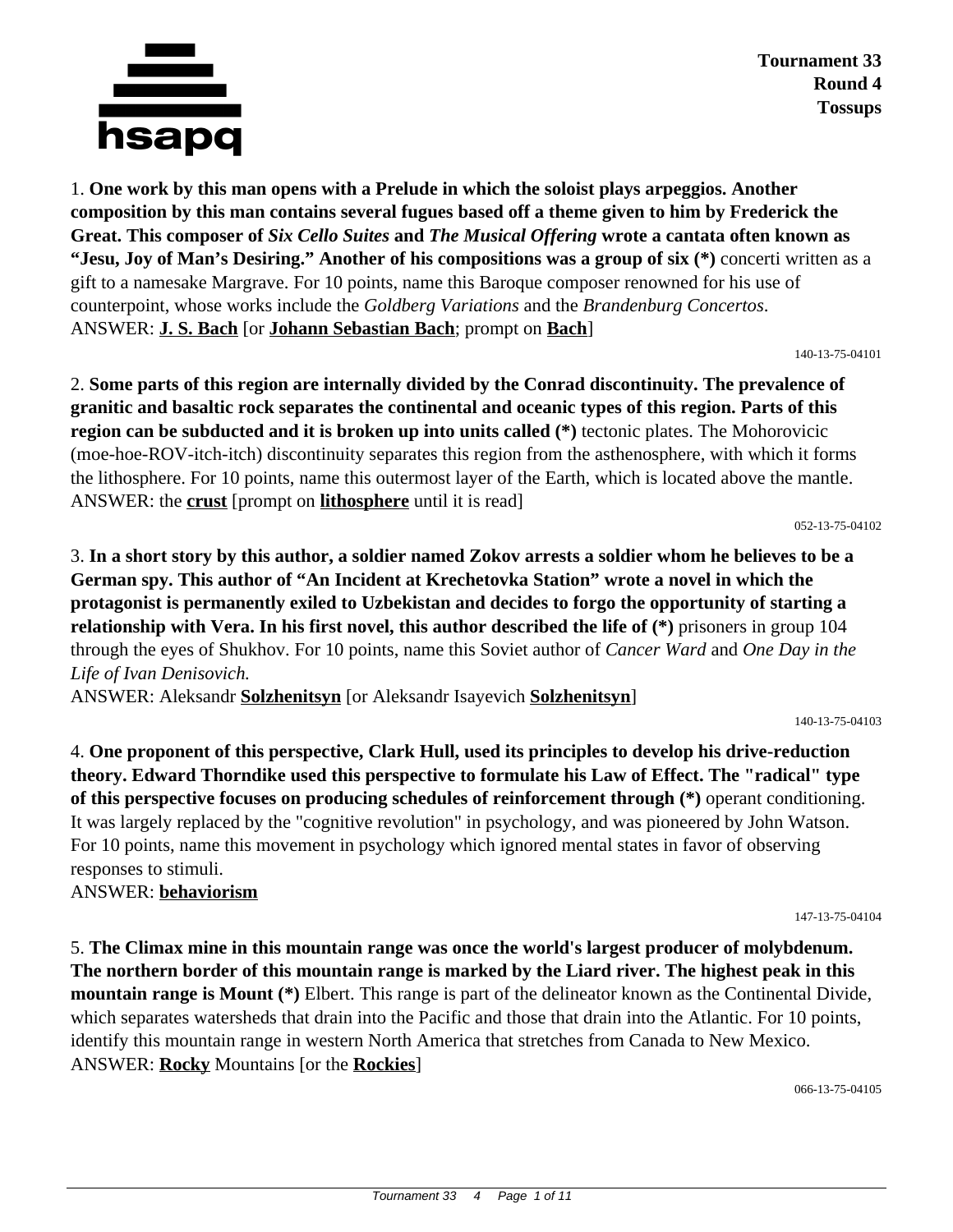6. **Henry Percy testified against a figure with this first name in a royal adultery trial. A ruler of this name got a thirty-year contract to supply slaves to New Spain called the asiento. That ruler with this name sent victorious troops to Malplaquet under the Duke of Marlborough. The last Stuart monarch, Britain's queen during the War of (\*)** Spanish Succession, shares this name with a woman beheaded in 1536, who had supplanted Catherine of Aragon. For 10 points, give this first name of Henry VIII's second wife, Boleyn.

ANSWER: **Anne** [or **Anne** Boleyn]

104-13-75-04106

7. **The narrator of this book eats a little scroll, which tastes sweet but causes pain in his stomach. Events in this book include the falling of the star Wormwood and the pouring of seven bowls. Supposedly written on Patmos, this book introduces a woman called the (\*)** Whore of Babylon, and in it, 144,000 people are marked as servants of God. Angels blow seven trumpets and seven seals are broken in this book, which features the appearance of Four Horsemen. 10 points, name this book traditionally attributed to John, the last canonical book of the Bible.

ANSWER: Book of **Revelation** [do not accept "Book of Revelations"]

192-13-75-04107

8. **This is the number of radial nodes possessed by a 4p orbital or a 5d orbital, and in molecular orbital theory, the bond order is calculated by finding the difference between bonding and non-bonding pairs and dividing by this number. A p-orbital has this many lobes, and the value of the (\*)** spin quantum number can take on exactly this many different values. The principal quantum number, or n, is this value for lithium, beryllium, and neon. For 10 points, identify this number that is the atomic number of Helium. ANSWER: **two**

189-13-75-04108

9. **One man who held this post dismissed riots by comparing it to "when a mighty tree falls." The first man to hold this position described "the stroke of the midnight hour, when the world sleeps" in his inaugural speech named "A Tryst With Destiny." Another politician in this post ordered Operation Blue Star and had a son who succeeded her named (\*)** Rajiv. That woman in this post was killed by her Sikh bodyguards after ordering a raid on the Golden Temple at Amritsar. For 10 points, name this position once held by Indira Gandhi.

ANSWER: **Prime Minister of India** [accept equivalent answers such as **India's PM**]

052-13-75-04109

10. **In one play by this writer, one character visits the room of Lord Darlington and is saved from shame by Mrs. Erlynne. This author created the concept of "bunburying" in a work that involves a baby left at Victoria Station by Miss Prism. That play by this man involves (\*)** Cecily Cardew and Gwendolen Fairfax being coupled with Jack Worthing and Algernon Moncrieff. For 10 points, name this Irish author who wrote the plays *Lady Windermere's Fan* and *The Importance of Being Earnest*. ANSWER: Oscar **Wilde** [or Oscar Fingal O'Flahertie Wills **Wilde**]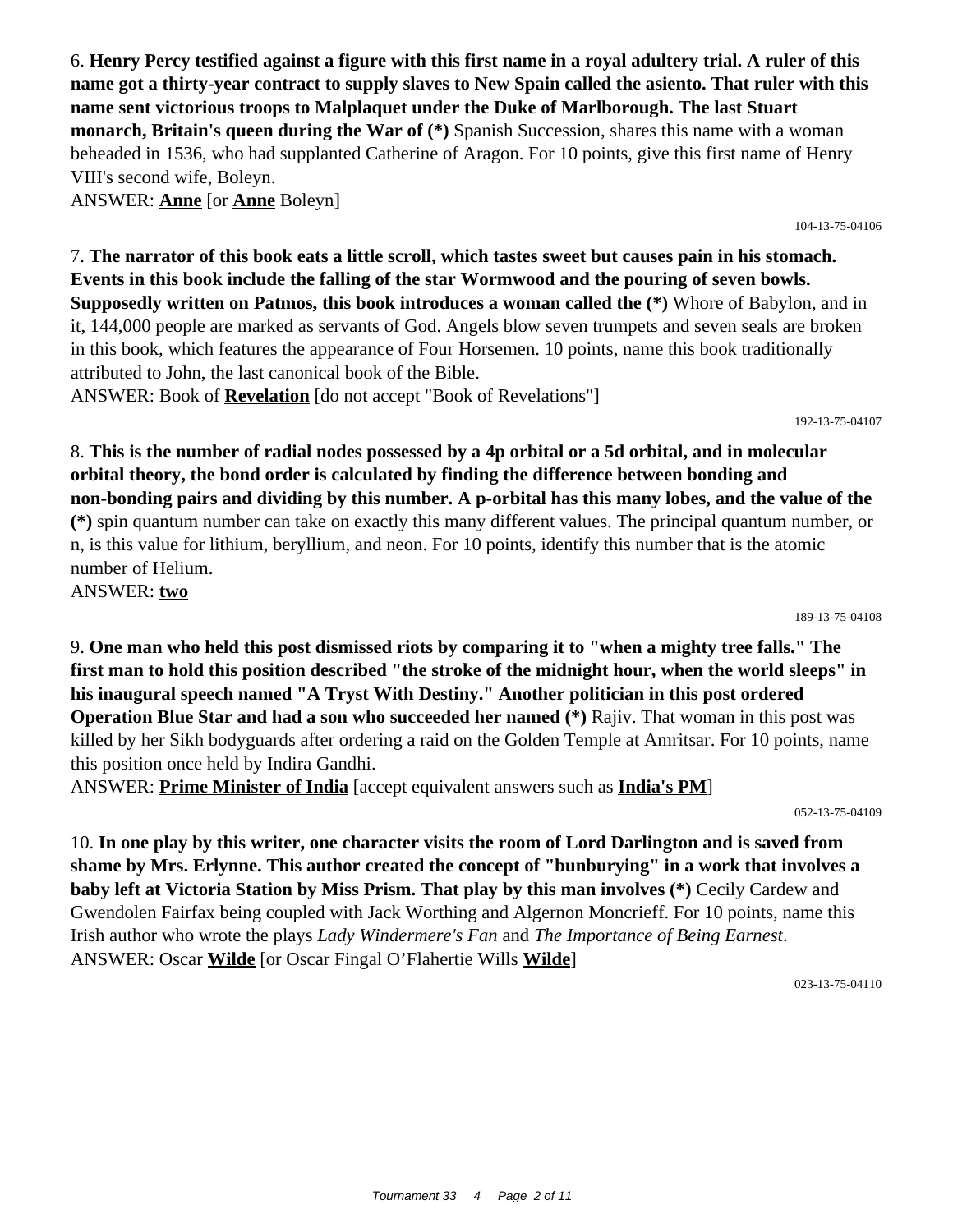11. **One character in this opera points out the similarities between himself and the title character in "Pari siamo!" Another character in this work takes the pseudonym Gualtier Malde while talking to Gilda, who is served by the nurse Giovanna. This opera opens with the title character mocking Count Ceprano. This work, which includes the (\*)** assassin Sparafucile, opens with the Duke of Mantua singing its most famous aria, "La donna e mobile." For 10 points, name this Giuseppe Verdi opera whose title character is a hunchbacked court jester. ANSWER: *Rigoletto*

12. **In the quantum equivalent of this physical system, phonons can be used to represent excitations. An RLC circuit is the electrical equivalent of these physical systems. The motion of these systems can be inhibited in a process called (\*)** damping. In one of these systems, the displacement is directly proportional to the restoring force, which is stated as F equals negative k x in Hooke's law. For 10 points, name this type of physical system exemplified by a mass on a spring. ANSWER: simple **harmonic oscillator** [or S**HO**]

014-13-75-04112

192-13-75-04111

13. **The narrator of this novella emphasizes the usefulness of geography by pointing out that he can distinguish China and Arizona at a glance. Another of its characters is saddened when he comes upon five thousand roses in a single garden. The narrator of this novella once drew a (\*)** boa constrictor digesting an elephant, and finds out from a snake that he has crashed in the Sahara desert. Its royal title character lives on an asteroid with a rose. For 10 points, name this novella by Antoine de Saint-Exupery.

ANSWER: *The Little Prince* [or *Le Petit Prince*]

14. **A 2004 documentary depicted the attempt by students at Tennessee's Whitwell Middle School to collect six million of these objects in order to demonstrate the scope of the Holocaust. The Norwegian Johan Vaaler is often falsely credited with the invention of these objects, which were worn in Norway as a symbol of national resistance to the Nazis. In an (\*)** operation named for these objects, the OSS created false biographies for Arthur Rudolph, Wernher von Braun, and other Nazi scientists. For 10 points, name this office supply which was used to attach those new biographies to the old personnel files. ANSWER: **paper clip**s

015-13-75-04114

15. **According to Herodotus, one of these objects was commanded by Artemisia of Halicarnassus, a Greek woman serving Xerxes. The periplus and kyklos tactics were perfected using these objects, which were central to the battles of Corcyra and Aegospotami. Two hundred of these objects were built at Piraeus after a vision of a "wall of wood" came to Themistocles. These military implements were often decorated with painted eyes behind a ram at the (\*)** prow. For 10 points, name this type of ancient military ship with three rows of oars.

ANSWER: **trireme**s [prompt on **ship** or **boat** until "ship" is read]

104-13-75-04115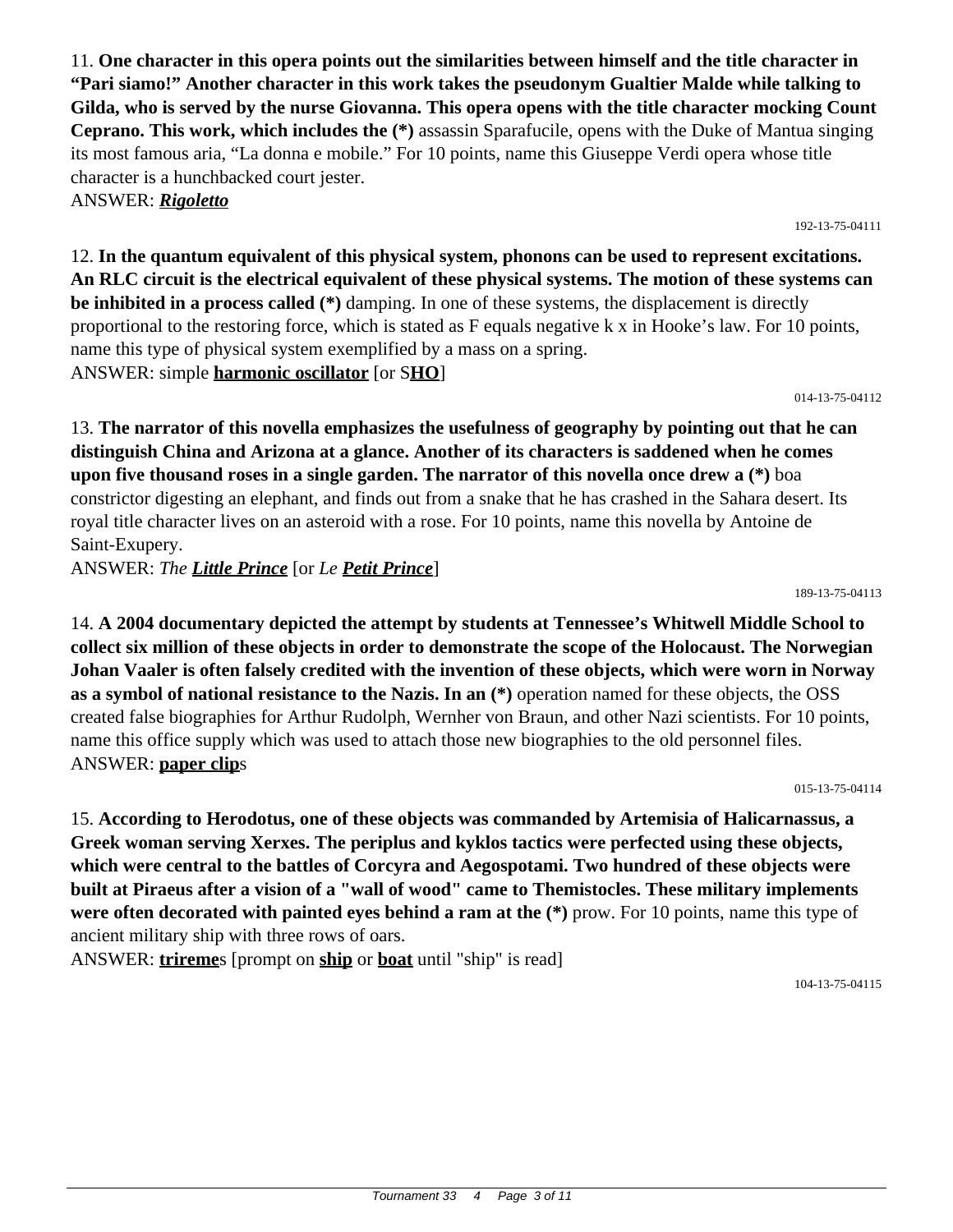16. **A lock of this figure's hair was given to Sterope by Heracles to protect Tegea. One of this figure's offspring with Poseidon was the giant Chrysaor. This woman was the sister of the immortals Stheno and Euryale. Ovid claimed that this woman was originally beautiful before her rape by Poseidon caused Athena to transform her. This woman became the mother of (\*)** Pegasus after a successful quest by a man who used Hermes' winged sandals and Athena's shield. For 10 points, name this woman killed by Perseus whose look turned people into stone. ANSWER: **Medusa**

17. **In this novel, Skeet MacGowan cheats one member of the central family by selling her fraudulent abortion drugs. Reverend Whitfield fathers an illegitimate child in this work, which has a chapter consisting solely of the sentence, "My mother is a (\*)** fish." The children of this novel's central family include Jewel, Vardaman, and Dewey Dell. For 10 points, name this William Faulkner novel about the Bundren family's attempts to have Addie buried. ANSWER: *As I Lay Dying*

192-13-75-04117

023-13-75-04116

18. **This man led the decoy forces during the Fetterman Fight and the Wagon Box Fight. This man was the brother of Little Hawk and a cousin of the chief Touch the Clouds. Fatally wounded at Camp Robinson for allegedly resisting his imprisonment, this man had earlier joined Chief Gall and another man in defeating the (\*)** Seventh U.S. Cavalry Regiment. For 10 points, name this leader of the Oglala Lakota who wiped out the forces of George Custer at the Battle of Little Bighorn while fighting with Sitting Bull.

ANSWER: **Crazy Horse** [or **Tasunko-witko**]

201-13-75-04118

19. **This artist was the eldest son of a man who illustrated a 1911 Scribner Classics edition of**  *Treasure Island***. He painted cows in** *Brown Swiss***, a work depicting land in Chadds Ford. This man made over 200 paintings of his neighbor, a German model named Helga Testorf. His best known painting depicts a gray house and a wide (\*)** field, in which rests the title woman, based on one of his neighbors who suffered from paralysis. For 10 points, name this American painter of *Christina's World*. ANSWER: Andrew Newell **Wyeth**

052-13-75-04119

20. **This scientific model was explicated in a paper responding to biologists such as Udny Yule and was written by a mathematician. Assumptions behind this model include the nonexistence of meiotic drive, non-random mating, and random (\*)** genetic drift. This model is represented by the equation p-squared plus 2 p q plus q-squared equals 1. For 10 points, name this genetic model proposing an equilibrium of allele frequencies named for an Englishman and a German. ANSWER: **Hardy-Weinberg** equilibrium

014-13-75-04120

21. **Paul Painleve secured funding for this project after its namesake left office. This project's largest components, including Hackenberg, were called ouvrages (oov-RAZH), and those components faced Army Group C. This structure named for a minister of war had a section in (\*)** Alsace-Lorraine that was completely avoided when tanks moved into the Ardennes Forest, which allowed enemy troops to bypass the domed turrets of this defense. For 10 points, name this anti-German armored defensive line that failed to protect France during World War II. ANSWER: **Maginot** Line [or Ligne **Maginot**]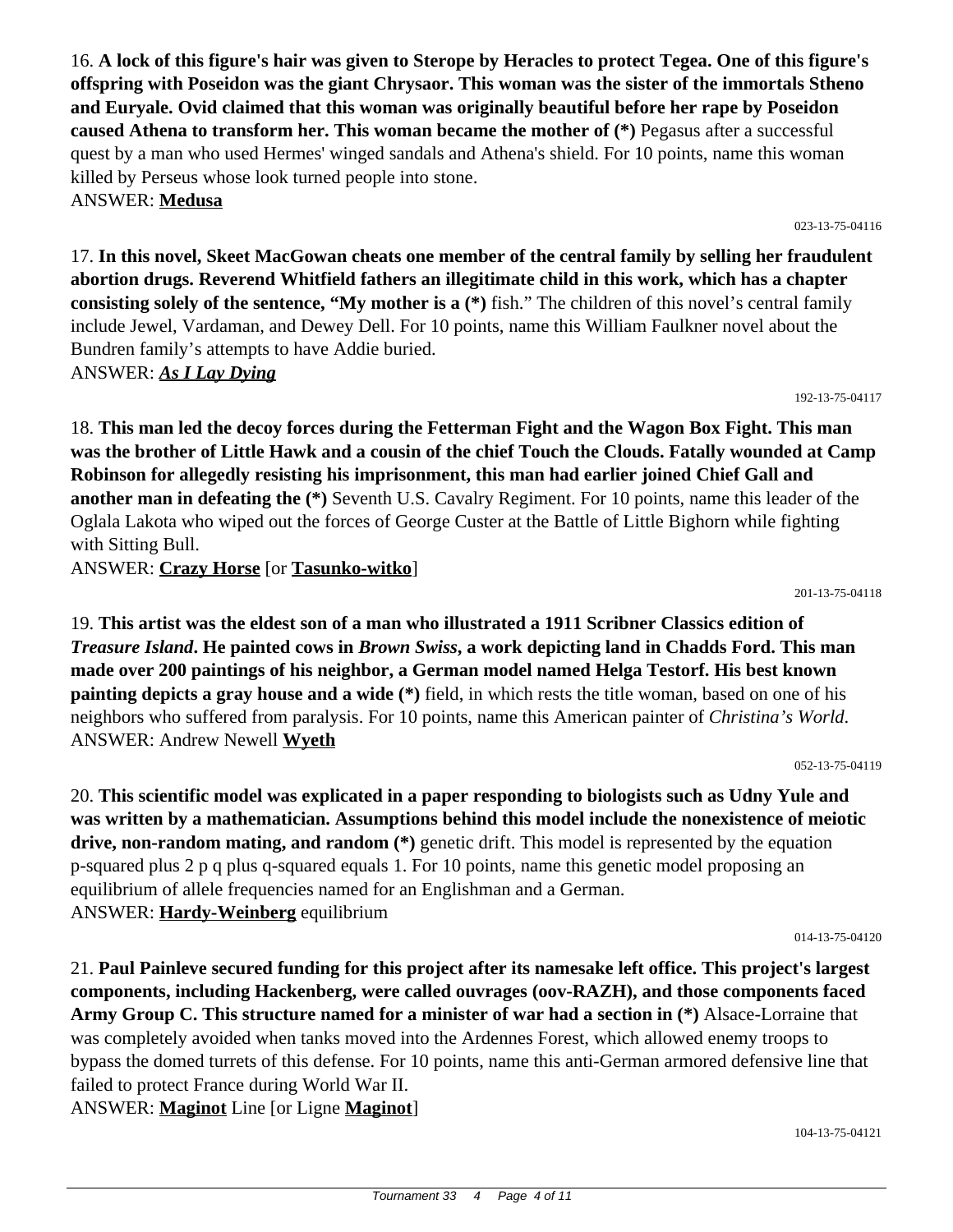22. **A set of solutions to a differential equations can be shown to be independent using a form of this quantity known as the Wronskian. The solution to a set of linear equations is given in terms of this quantity by Cramer's rule. One way of computing this quantity is cofactor expansion. For a two-by-two (\*)** matrix with entries a, b; c, d it can be written as a d minus b c. For 10 points, name this function of square matrices that is signified by using vertical bars. ANSWER: **determinant**

201-13-75-04122

23. **One character in this novel finds that she has had a blanket placed around her shoulders while she watches Maudie Atkinson's house burn down. A mob in this work is broken up after the leader, Mr. Cunningham, talks about his son. A trial in this novel occurs after Mayella (\*)** Ewell is beaten by her father but the blame is placed on Tom Robinson. Dill visits this work's narrator in Maycomb, where they begin to interact with Boo Radley. For 10 points, name this novel about Scout and Atticus Finch written by Harper Lee.

ANSWER: *To Kill a Mockingbird*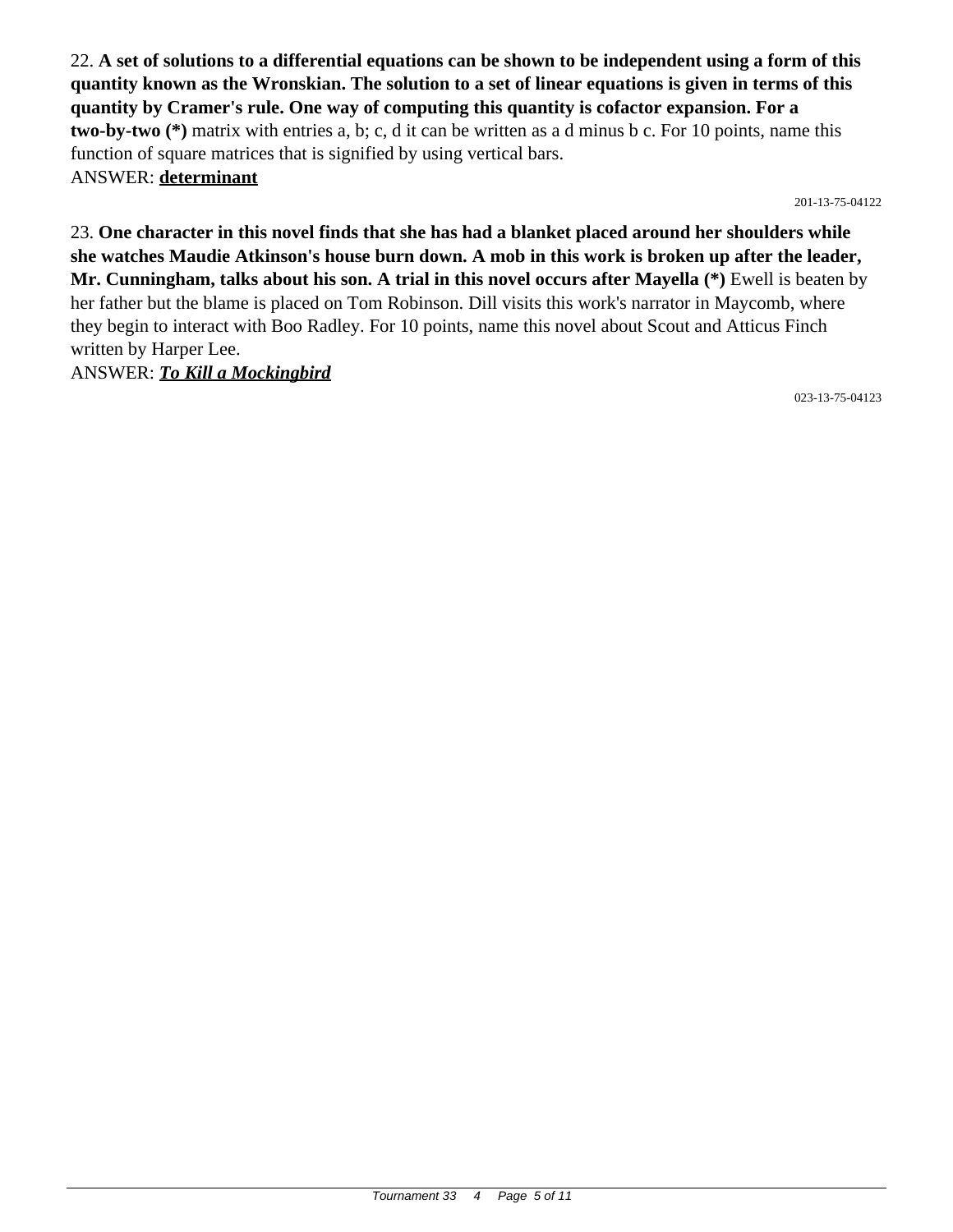#### Tournament 33 4 Page 6 of 11

1. This poem includes Phoebus's declaration that "Fame is no plant that grows on mortal soil" and concludes with the line, "Tomorrow to fresh woods, and pastures new." For 10 points each:

[10] Name this pastoral elegy that instructs the shepherds to "weep no more" for a drowned man who has become "the Genius of the shore."

# ANSWER: "**Lycidas**"

[10] "Lycidas" was written by this blind English poet. His other poems include "Il Penseroso" and a sonnet beginning with the line, "When I consider how my light is spent."

# ANSWER: John **Milton**

[10] Milton is most famous for this twelve-book epic about Satan, God, Adam, and Eve, among others. ANSWER: *Paradise Lost*

014-13-75-04201

2. Answer the following about *New Super Mario Bros. U,* for 10 points each.

[10] This device, a large screen-containing controller that ships with the Wii U, can be used by a fifth person to help Mario, Luigi, and two Toads.

# ANSWER: WiiU **GamePad**

[10] This hatchling creature exists in three colors; shaking a red one results in it ballooning and lifting the player, while blue ones spit bubbles and glowing ones emit a bright light.

ANSWER: **baby Yoshi**s [accept answers indicating that these **Yoshi**s are either young or small; prompt on **Yoshi**s]

[10] The secret world in *New Super Mario Bros. U* is in this shape, as it was in *New Super Mario Bros. Wii*. In each level, the player can collect three large coins with this shape printed on them. ANSWER: **star**s

104-13-75-04202

3. Answer the following about the Western Schism, for 10 points each.

[10] The schism began after the death of Pope Gregory XI, who moved the papacy from this French city back to Rome.

# ANSWER: **Avignon**

[10] This council, which followed the Council of Pisa, resolved the schism. During it, Martin V was made the single Pope, removing the titles of three other Popes.

# ANSWER: Council of **Constance**

[10] Another result of the Council of Constance was declaring the teachings of this group heretical. It was led by a Bohemian who followed the ideas of John Wycliffe.

# ANSWER: **Hussites**

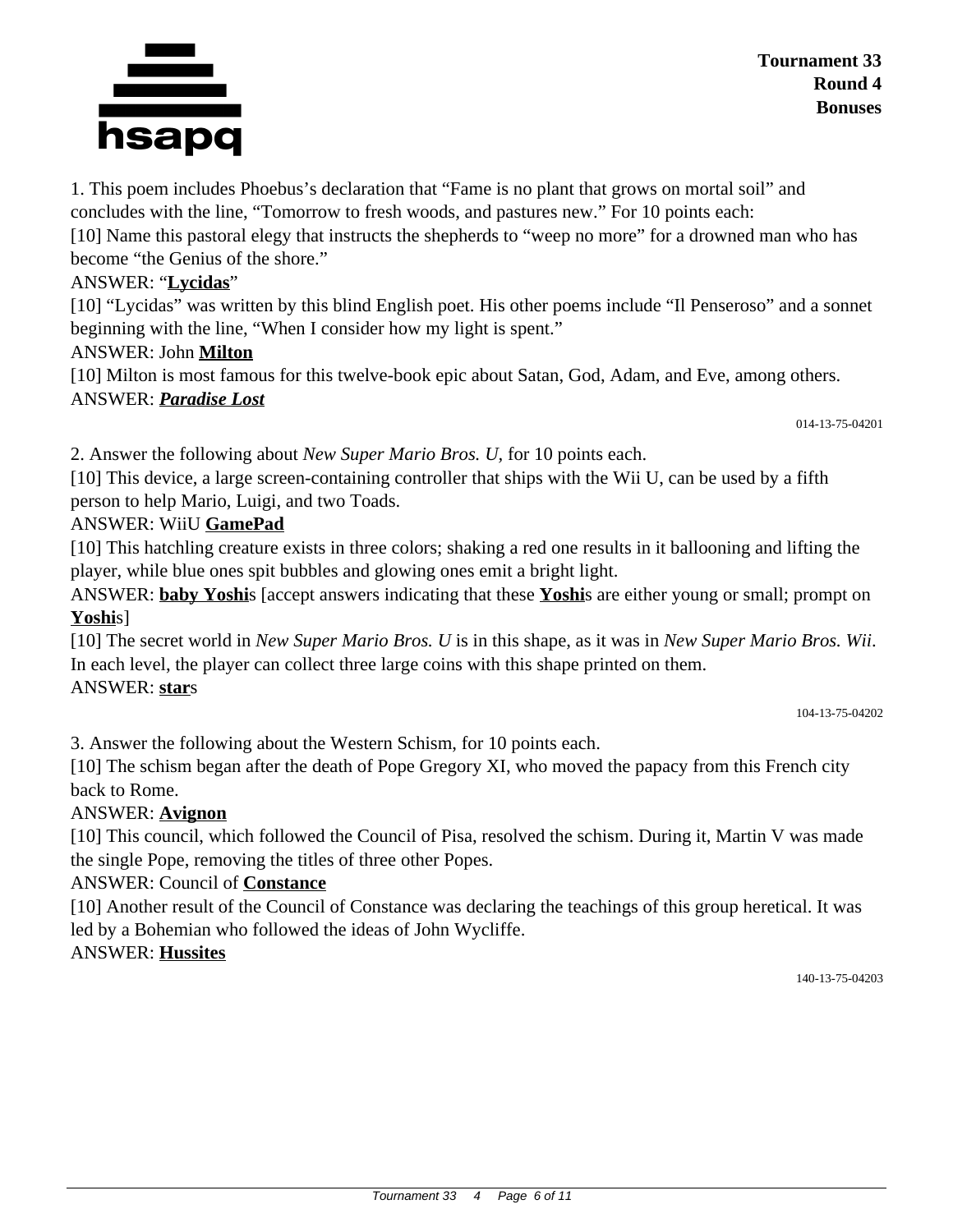4. Name some properties of common mathematical operations, for 10 points each.

[10] This property states that the order in which two numbers are added does not affect the sum.

ANSWER: **commutative** property of addition

[10] The number one serves this purpose for multiplication, because multiplying a number by one does not change it.

ANSWER: multiplicative **identity**

[10] Non-singular square matrices have one of these, as does every real number except for zero.

#### ANSWER: **multiplicative inverse** [or **reciprocal**; prompt on **inverse**]

174-13-75-04204

5. Answer the following about Ragnarok, for 10 points each.

[10] At Ragnarok, this god is killed while battling the Midgard Serpent. He wields a magic hammer. ANSWER: **Thor**

[10] This god is easily killed by Surtr after he gives away his magic sword. While he is skilled with using an antler as a weapon, he is no match for the fire giant.

ANSWER: **Frey**r [do not accept "Freya"]

[10] This watchdog that guards Hel's gate will kill and be killed by Tyr during Ragnarok.

#### ANSWER: **Garm**r

052-13-75-04205

6. This director depicted the ethical conflict between Captain Kirby York and Lieutenant Colonel Owen Thursday in *Fort Apache.* For 10 points each:

[10] Name this American director of many genre films, including *Stagecoach* and *My Darling Clementine.* He often collaborated with John Wayne.

#### ANSWER: John **Ford**

[10] Ford may be most famous for this film in which Ethan Edwards, played by Wayne, hunts the Comanche chief Scar, who has taken his niece Debbie captive.

#### ANSWER: *The Searchers*

[10] *The Searchers* and *Stagecoach* are examples of this film genre that often features cowboys and Indians.

#### ANSWER: **western**

014-13-75-04206

7. This region, often said to be where civilization first began, was the birthplace of the Akkadian empire. For 10 points each:

[10] Name this region between the Tigris and Euphrates Rivers that was home to cities such as Uruk and Babylon.

#### ANSWER: **Mesopotamia**

[10] Uruk was an important city in this region of southern Mesopotamia. Cuneiform arose from this region, which may have been ruled by Gilgamesh and was first settled by the Ubaid culture.

#### ANSWER: **Sumer**

[10] Sumer was eventually conquered by this ruler of the Akkadian empire, who founded the Agade dynasty and conquered all of Mesopotamia.

ANSWER: **Sargon** the Great [or **Sargon** of Akkad]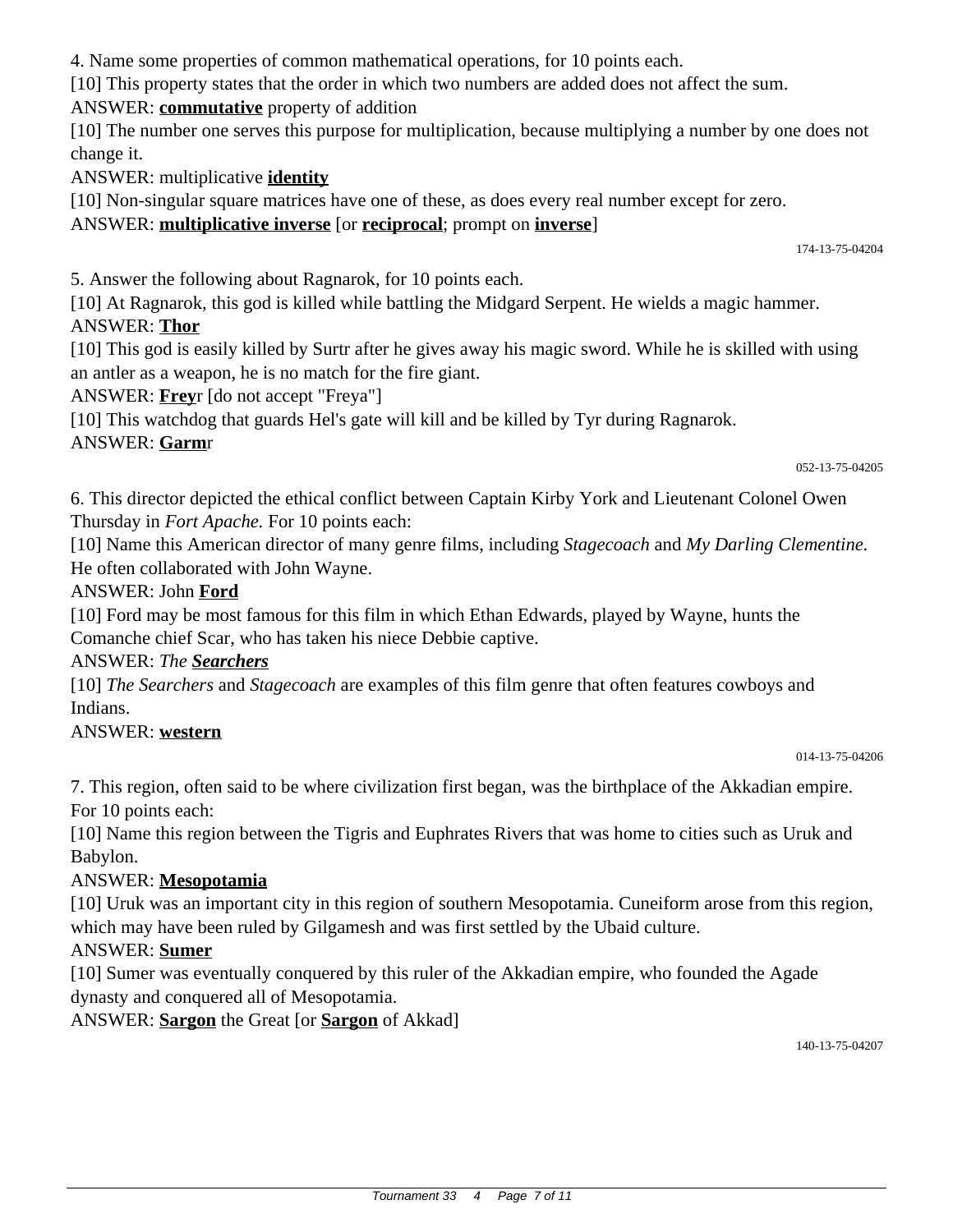8. This artist included his signature in his paintings *The Procuress*, *The Astronomer*, and *The Geographer*. For 10 points each:

[10] Name this painter whose 34 known paintings include *The Milkmaid* and *Girl with a Pearl Earring*. ANSWER: Jan **Vermeer** [or Johan **Vermeer**; or Johannes **Vermeer**]

[10] Vermeer was a major figure in the "golden age" of painting of this modern day country. Another painter, Jacob van Ruisdael, frequently depicted its windmills.

ANSWER: Kingdom of the **Netherlands** [or Koninkrijk der **Nederland**en; or **Holland**; or **Dutch** Republic]

[10] George III purchased this Vermeer painting, in which a bass viol lies unattended behind a woman and her instructor participating in the title activity.

## ANSWER: *The Music Lesson* [or *Lady at the Virginals with a Gentleman*]

020-13-75-04208

9. In this poem, the speaker describes passing the setting sun and noting "the horses' heads were toward eternity." For 10 points each:

[10] Name this poem, in which the speaker travels in a carriage whose passengers include Immortality and the title figure.

## ANSWER: "**Because I could not stop for Death**"

[10] "Because I could not stop for Death" is a poem by this reclusive author from Amherst. Her other works include "I felt a funeral in my brain."

#### ANSWER: Emily **Dickinson**

[10] The speaker of another Dickinson poem describes "the stillness round my form" and how she "could not see to see" after hearing the buzz of this insect.

#### ANSWER: a **fly**

140-13-75-04209

10. Answer these questions about the eleventh-century Byzantine empire's dealings with marauding armies, for 10 points each.

[10] The fourth of these campaigns sacked Constantinople. The Byzantine emperor allied with Saladin during the third of these campaigns.

#### ANSWER: **crusade**s

[10] The Byzantines lost to this nomadic people at Manzikert in 1071. They were eventually supplanted by the Ottomans.

ANSWER: **Seljuk** Turks [prompt on **Turks**]

[10] These people, once led by Tsar Samuel, were the subject of Balkan campaigns by emperor Basil II, who blinded almost 15,000 of their soldiers after the battle of Kleidion.

## ANSWER: **Bulgar**s [or **Bulgarian**s]

104-13-75-04210

11. In this fairy tale, the title figure wears shoes too big for her and is afraid to go home, since she made no money that day. For 10 points each:

[10] Name this fairy tale in which the title figure dies in the cold after seeing a vision of her grandmother, whom she reaches out to.

## ANSWER: "The **Little Match Girl**" [or "Den **Lille Pige med Svovlstikkeme**"]

[10] "The Little Match Girl" is one among many fairy tales by this Danish author.

## ANSWER: Hans Christian **Andersen**

[10] Andersen's story "Ole Lukoie" is about this figure, who puts children to sleep and gives them dreams.

E. T. A. Hoffmann wrote a story about this figure in which he is much more sinister.

ANSWER: the **Sandman** [or der **Sandmann**]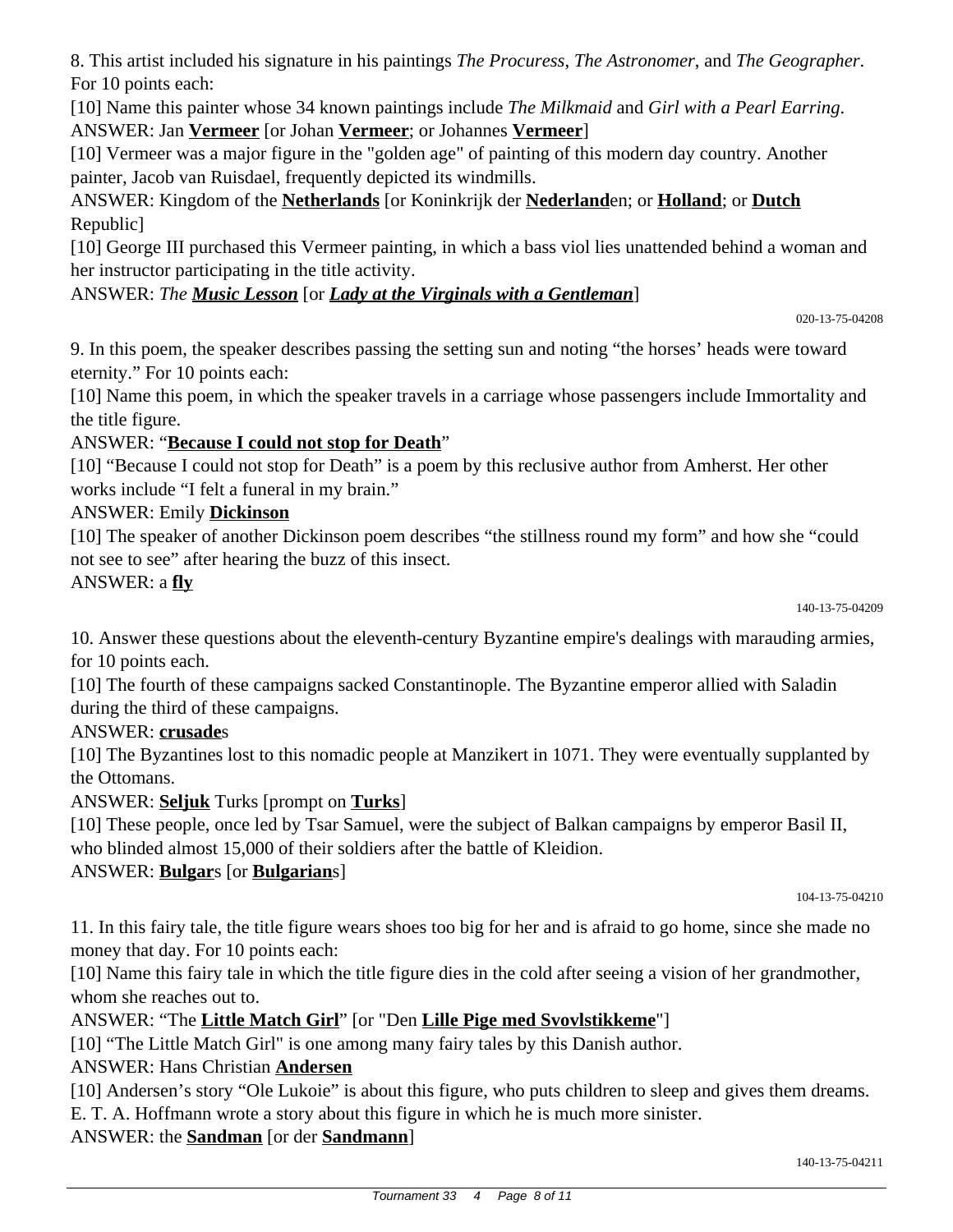12. This language was originally developed by James Gosling at Sun Microsystems. For 10 points each:

[10] Identify this cross-platform programming language that runs in a namesake virtual machine.

#### ANSWER: **Java**

[10] The slogan "write [this word], run anywhere" was created by Sun to showcase the cross-platform capabilities of Java.

#### ANSWER: **once**

[10] Java is an example of this programming methodology whose namesake instances of classes are associated with methods.

#### ANSWER: **OOP** [or **object-oriented programming**]

066-13-75-04212

13. Answer these questions about practices maintained by the dwindling number of Zoroastrians around the world today, for 10 points each.

[10] Today's Zoroastrians still worship this good god, who Zoroaster served in his constant struggle against the evil Ahriman.

#### ANSWER: **Ahura Mazda** [or **Othura Mazda**; or **Ohrmazd**; prompt on **Mazda**]

[10] Zoroastrian temples still require a sacred one of these things, in front of which prayer occurs. Called *atar* in Avestan, priests offer them frankincense and blocks of sandalwood.

ANSWER: a sacred **fire**

[10] Mumbai's Zoroastrians try to breed these animals in captivity to ensure that *dakhma*, or Towers of Silence, can still house the dead in the face of these animals' impending extinction from pesticide. ANSWER: **vulture**s

104-13-75-04213

14. This musical work was part of Paul Whiteman's "An Experiment in Modern Music" concert. For 10 points each:

[10] Identify this 1924 work which includes a characteristic blend of jazz and classical elements. It contains a notable seventeen-note clarinet glissando, and is partially named for a certain color.

#### ANSWER: *Rhapsody in Blue*

[10] *Rhapsody in Blue* is a work by this American composer, whose operatic works include *Porgy and Bess.*

#### ANSWER: George **Gershwin**

[10] This tone poem by Gershwin was composed following his trip to a particular island nation. It was initially titled *Rumba*, and uses Latin American instruments like maracas and bongos.

#### ANSWER: *Cuban Overture*

189-13-75-04214

15. This economic concept is sometimes known as a spillover. For 10 points each:

[10] Identify these forms of market failure, which are the costs incurred by a third party that is not directly involved in a transaction. They can be positive or negative, and can be caused by things such as pollution. ANSWER: **externalities** [or word forms]

[10] The Pigouvian form of this economic concept can be used to rectify negative externalities. Forms of these in the US include inheritance and sales.

## ANSWER: **tax**es

[10] This situation in economics results from parties consuming and enjoying the benefits of goods without contributing to the cost of provision or production. It leads to Pareto inefficiency when it causes under-production of a public good.

ANSWER: **free rider** problem [prompt on **tragedy of the commons**]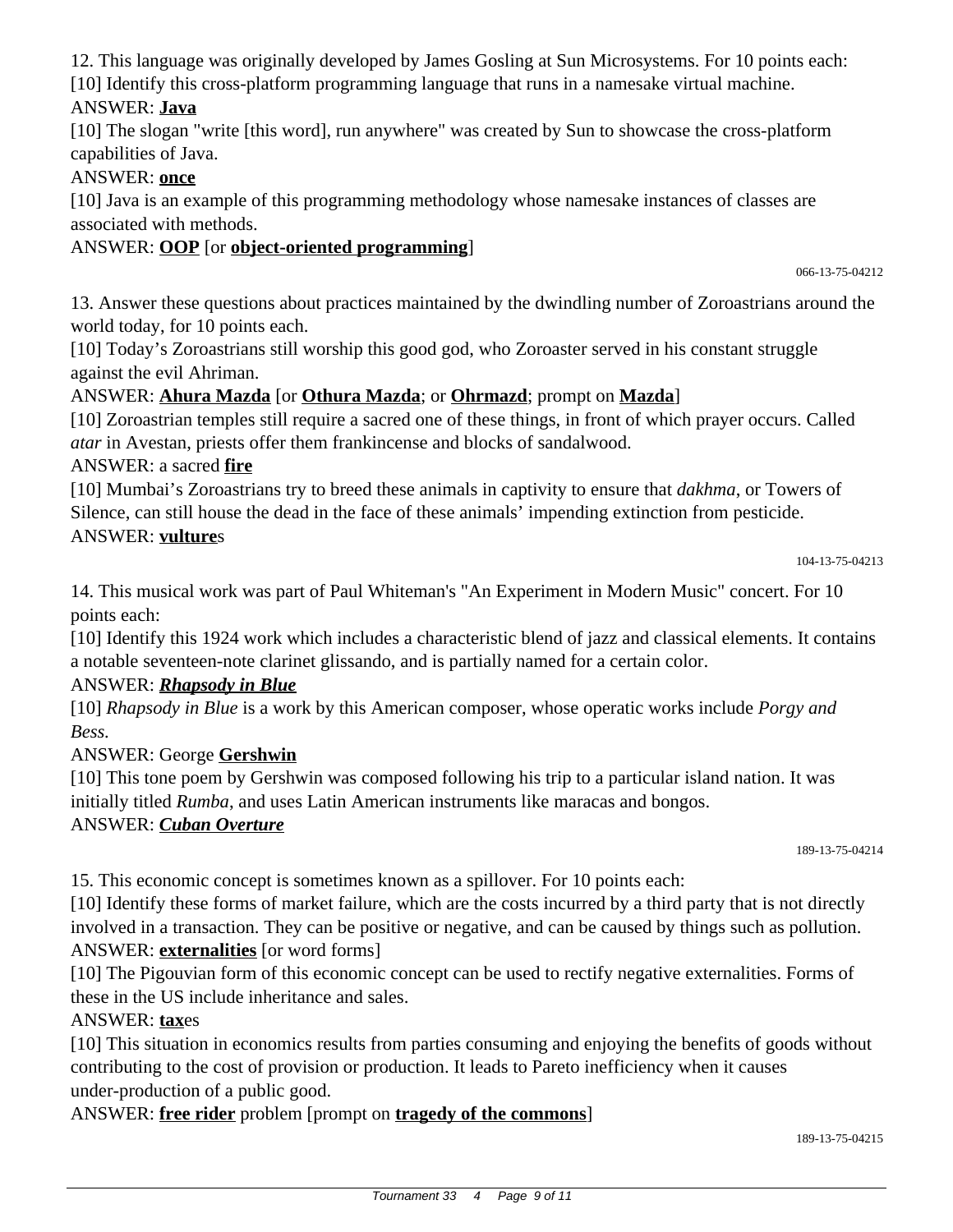16. Poems written in this language include *The Wanderer* and *The Seafarer.* For 10 points each:

[10] Name this language, whose literature includes an epic about a hero who defends Hrothgar's hall, which was discovered in the Nowell Codex.

## ANSWER: **Old English** [or **Anglo-Saxon**]

[10] This aforementioned epic follows the slayer of Grendel and Grendel's mother.

## ANSWER: *Beowulf*

[10] This important manuscript preserved a great body of Old English literature, including *The Wanderer, The Seafarer,* and a collection of famous riddles.

#### ANSWER: **Exeter Book**

17. Answer some questions relating to the New Deal, for 10 points each.

[10] This President launched the New Deal after the country was faced with the Great Depression. He was elected to the presidency four times.

ANSWER: **F**ranklin Delano **Roosevelt** [or **FDR**; prompt on **Roosevelt**]

[10] This New Deal initiative sought to reduce crop surpluses in order to boost prices.

# ANSWER: **Agricultural Adjustment Act**s [or **AAA**; or **Agricultural Adjustment Administration**]

[10] This initiative harnessed the floodwaters of a particular river and its tributaries and used them for electricity. It ultimately provided over four billion dollars worth of power to 2.9 million consumers annually.

#### ANSWER: **Tennessee Valley Authority** [or **TVA**]

189-13-75-04217

014-13-75-04216

18. This electrical quantity is equal to charge divided by time. For 10 points each:

[10] Identify this electrical quantity which is equal to voltage when multiplied by resistance, according to Ohm's law. It is symbolized I.

ANSWER: electric **current**

[10] Multiplying the current by the voltage yields the electrical form of this quantity. Substitution using Ohm's law reveals that the square of the current times resistance also equals this quantity.

#### ANSWER: electrical **power**

[10] Kirchhoff's junction rule states that the current entering a junction must sum to this number. It is also the total potential difference across all elements in a loop according to Kirchhoff's loop rule. ANSWER: **zero**

189-13-75-04218

19. Answer the following about model organisms for 10 points each.

[10] Thomas Hunt Morgan frequently used *Drosophila melanogaster* in his experiments. Drosophila is a type of this insect, whose order is diptera and which lays many eggs.

ANSWER: fruit **flies**

[10] Closely related to the mustard plant, this popular model plant was the first to have its genome sequenced.

#### ANSWER: *Arabidopsis thaliana* [or *A. thaliana*]

[10] The important model organism *Danio rerio* is noted for its ability to regenerate body parts like fins. What animal, part of the minnow family, is *Danio rerio*?

## ANSWER: **zebrafish** [prompt on **fish**]